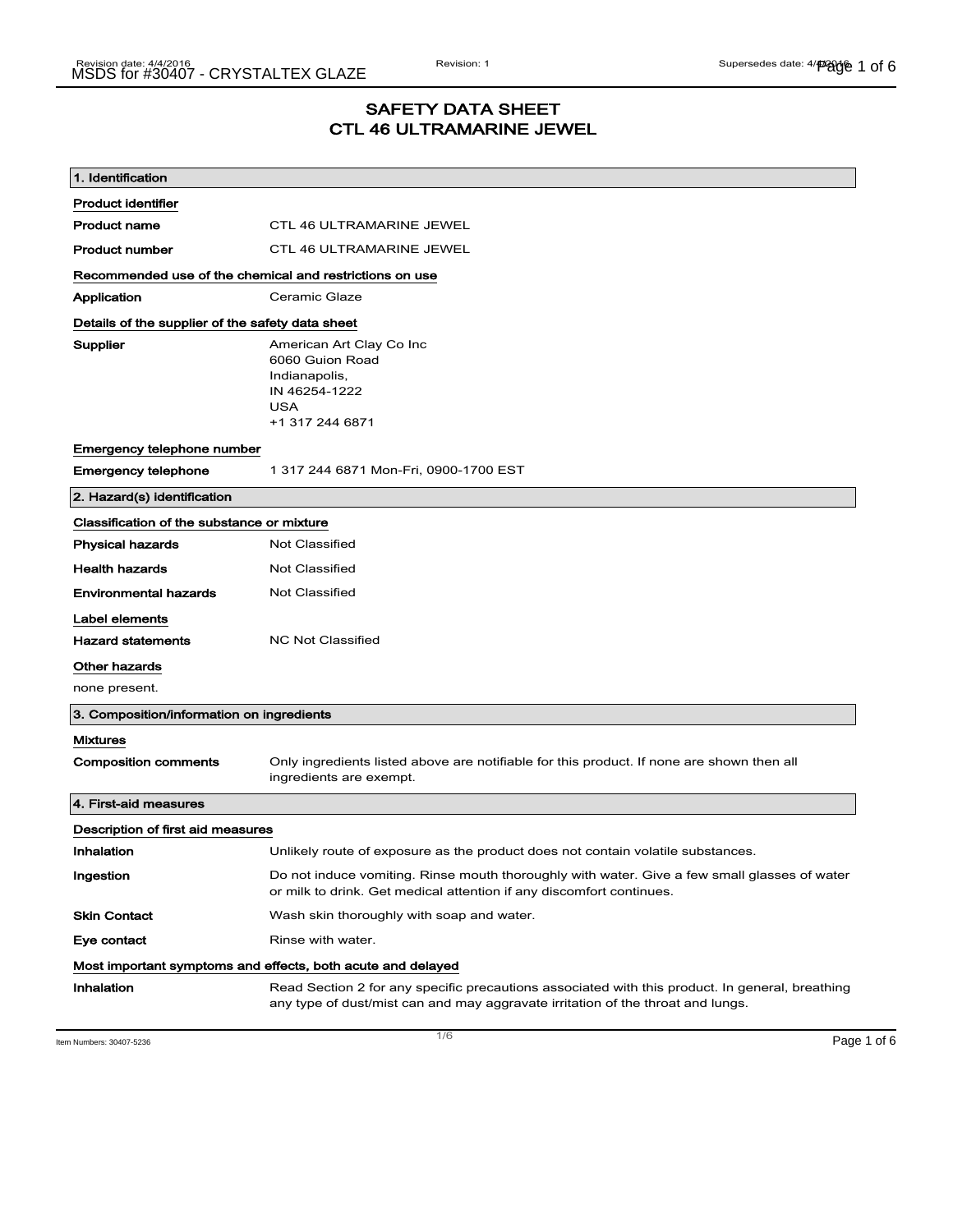| Ingestion                                                    | Read Section 2 for any specific precautions associated with the use of this product. Products<br>with specific warnings about ingestion will give guidance there.                                                                                                                                           |
|--------------------------------------------------------------|-------------------------------------------------------------------------------------------------------------------------------------------------------------------------------------------------------------------------------------------------------------------------------------------------------------|
| Skin contact                                                 | Read Section 2 for any specific precautions associated with the use of this product. In general<br>most ceramic glazes, clays and special products will tend to have a drying effect on the skin<br>and may cause some sensitivity to users with sensitive skin.                                            |
| Eye contact                                                  | Read Section 2 for any specific precautions associated with the use of this product. In general<br>most ceramic and special products contain materials that maybe abrasive to eyes. Keeping<br>materials from contacting the eyes is prudent. If contact does occur, flush with clean water, do<br>not rub. |
|                                                              | Indication of immediate medical attention and special treatment needed                                                                                                                                                                                                                                      |
| Notes for the doctor                                         | Treat symptomatically.                                                                                                                                                                                                                                                                                      |
| 5.Fire-fighting measures                                     |                                                                                                                                                                                                                                                                                                             |
| Extinguishing media                                          |                                                                                                                                                                                                                                                                                                             |
| Suitable extinguishing media                                 | Use fire-extinguishing media suitable for the surrounding fire.                                                                                                                                                                                                                                             |
| Special hazards arising from the substance or mixture        |                                                                                                                                                                                                                                                                                                             |
| Specific hazards                                             | The product is not believed to present a hazard due to its physical nature.                                                                                                                                                                                                                                 |
| Advice for firefighters                                      |                                                                                                                                                                                                                                                                                                             |
| Special protective equipment<br>for firefighters             | Use protective equipment appropriate for surrounding materials.                                                                                                                                                                                                                                             |
| 6. Accidental release measures                               |                                                                                                                                                                                                                                                                                                             |
|                                                              | Personal precautions, protective equipment and emergency procedures                                                                                                                                                                                                                                         |
| <b>Personal precautions</b>                                  | For personal protection, see Section 8.                                                                                                                                                                                                                                                                     |
| <b>Environmental precautions</b>                             |                                                                                                                                                                                                                                                                                                             |
| <b>Environmental precautions</b>                             | Please read Section 2 completely. If any environmental warnings such as; H411 or H412 are<br>listed in Section 2, please use appropriate procedures when disposing of product and<br>container. Do not put materials into waterways or sewers.                                                              |
| Methods and material for containment and cleaning up         |                                                                                                                                                                                                                                                                                                             |
| Methods for cleaning up                                      | Collect spillage for reclamation or absorb in vermiculite, dry sand or similar material.                                                                                                                                                                                                                    |
| Reference to other sections                                  |                                                                                                                                                                                                                                                                                                             |
|                                                              | For waste disposal, see Section 13. For personal protection, see Section 8.                                                                                                                                                                                                                                 |
| 7. Handling and storage                                      |                                                                                                                                                                                                                                                                                                             |
| Precautions for safe handling                                |                                                                                                                                                                                                                                                                                                             |
| <b>Usage precautions</b>                                     | Read label before use. Do not eat, drink or smoke when using this product. Good personal<br>hygiene procedures should be implemented. Wash hands and any other contaminated areas<br>of the body with soap and water before leaving the work site.                                                          |
| Conditions for safe storage, including any incompatibilities |                                                                                                                                                                                                                                                                                                             |
| Storage precautions                                          | Store in tightly-closed, original container in a dry and cool place.                                                                                                                                                                                                                                        |
| Specific end uses(s)                                         |                                                                                                                                                                                                                                                                                                             |
| Specific end use(s)                                          | The identified uses for this product are detailed in Section 1.2.                                                                                                                                                                                                                                           |

Item Numbers:  $30407-5236$   $Page 2 of 6$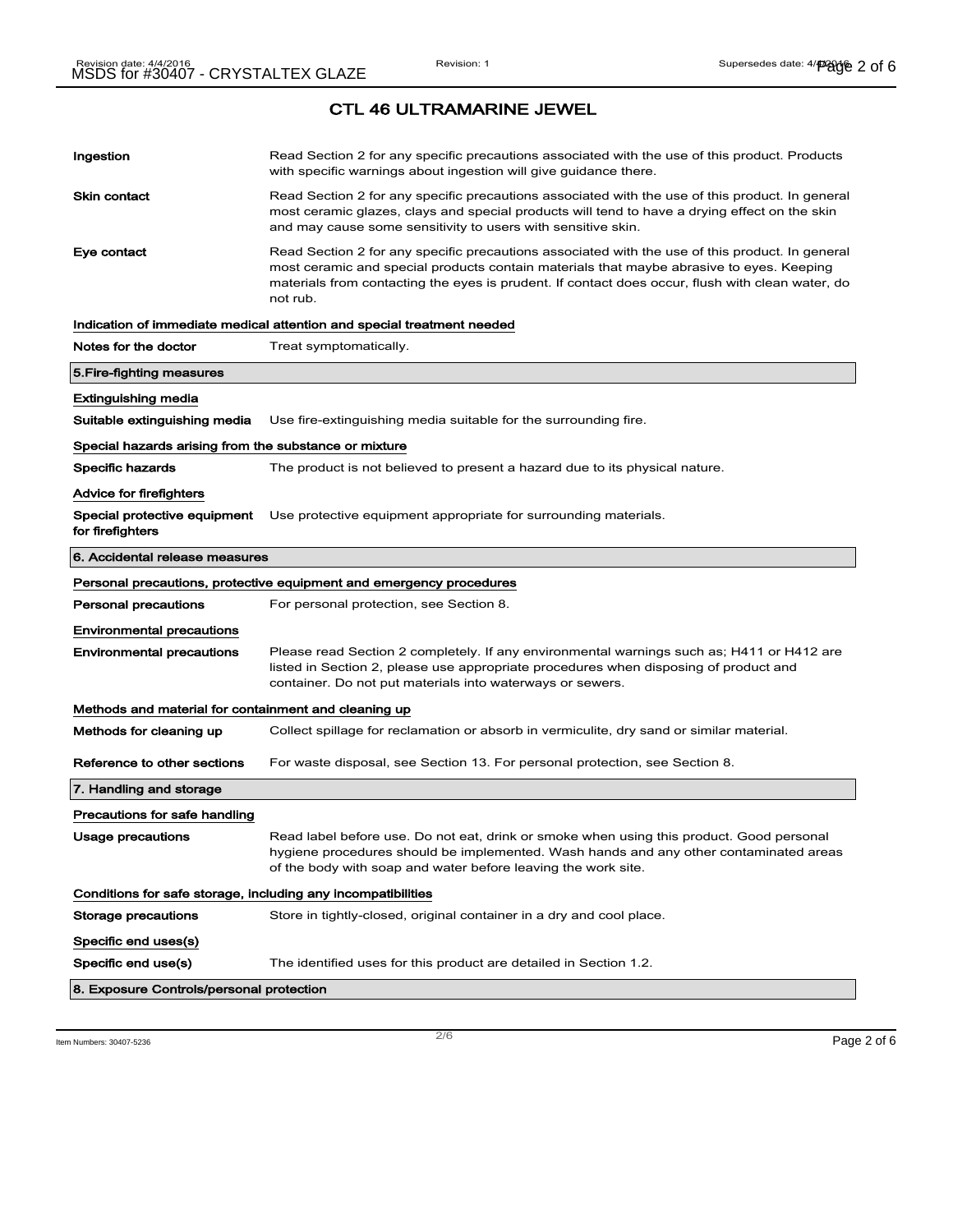| Ingredient comments                 | Only ingredients listed n Section 3 are notifiable for this product. If none are shown then all<br>ingredients are exempt.                                                                                           |
|-------------------------------------|----------------------------------------------------------------------------------------------------------------------------------------------------------------------------------------------------------------------|
| <b>Exposure controls</b>            |                                                                                                                                                                                                                      |
| Appropriate engineering<br>controls | No specific ventilations requirements unless the "FAN" pictogram is shown above or specified<br>in Section 2.                                                                                                        |
| Eye/face protection                 | No specific eye protection required unless the "EYE PROTECTION" pictogram is shown<br>above or specified in Section 2.                                                                                               |
| <b>Hand protection</b>              | No specific hand protection required unless the "HAND PROTECTION" pictogram is shown<br>above or specified in Section 2.                                                                                             |
| <b>Hygiene measures</b>             | Using good personal hygiene practices is always appropriate. Keeping a clean work space,<br>cleaning up properly when done, and not eating, drinking or smoking when using this product.                             |
| <b>Respiratory protection</b>       | No specific respiratory protection required unless the "RESPIRATOR" pictogram is shown<br>above or specified in Section 2. Using the appropriate certified protection for the operation is<br>important if required. |

#### 9. Physical and Chemical Properties

### Information on basic physical and chemical properties

| Appearance                                      | Colored liquid.           |
|-------------------------------------------------|---------------------------|
| Color                                           | Various colors.           |
| Odor                                            | Almost odorless.          |
| Odor threshold                                  | No information available. |
| рH                                              | $6 - 8$                   |
| <b>Melting point</b>                            | No information available. |
| Initial boiling point and range                 | No information available. |
| <b>Flash point</b>                              | No information available. |
| <b>Evaporation rate</b>                         | No information available. |
| Flammability (solid, gas)                       | No information available. |
| Upper/lower flammability or<br>explosive limits | No information available. |
| Vapour pressure                                 | No information available. |
| <b>Relative density</b>                         | Greater than 1.0          |
| Solubility(ies)                                 | Not applicable.           |
| <b>Partition coefficient</b>                    | No information available. |
| Auto-ignition temperature                       | Not applicable.           |
| <b>Decomposition Temperature</b>                | No information available. |
| <b>Viscosity</b>                                | No information available. |
| <b>Explosive properties</b>                     | none                      |
| <b>Oxidising properties</b>                     | none                      |
| Other information                               | Not applicable.           |

Item Numbers:  $30407-5236$   $Page 3 of 6$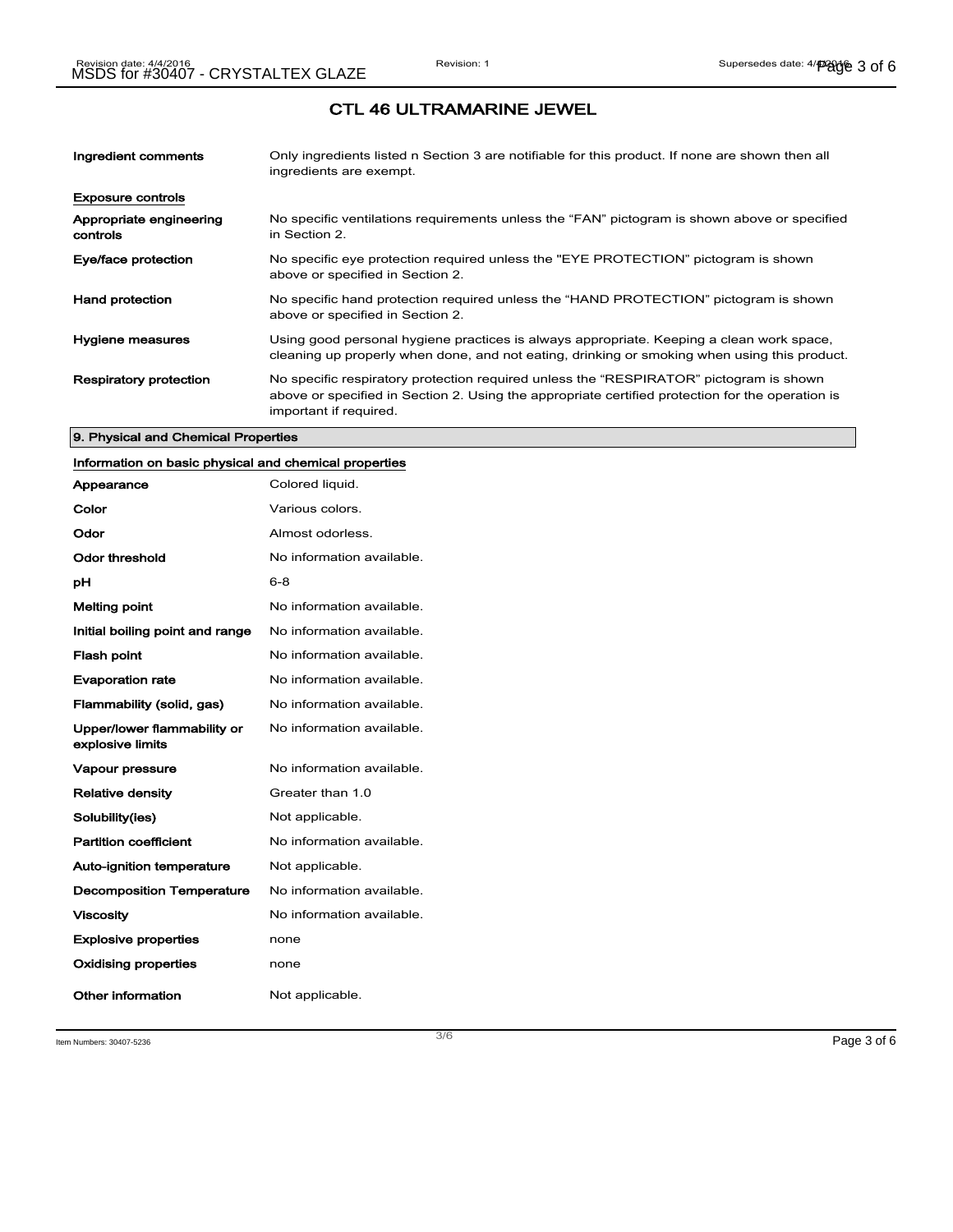| 10. Stability and reactivity          |                                                                                                                                                                                                                                                |
|---------------------------------------|------------------------------------------------------------------------------------------------------------------------------------------------------------------------------------------------------------------------------------------------|
| Reactivity                            | There are no known reactivity hazards associated with this product.                                                                                                                                                                            |
| <b>Stability</b>                      | No particular stability concerns.                                                                                                                                                                                                              |
| Possibility of hazardous<br>reactions | None known.                                                                                                                                                                                                                                    |
| Conditions to avoid                   | None known.                                                                                                                                                                                                                                    |
| <b>Materials to avoid</b>             | None known.                                                                                                                                                                                                                                    |
| Hazardous decomposition<br>products   | None known.                                                                                                                                                                                                                                    |
| 11. Toxicological information         |                                                                                                                                                                                                                                                |
| Information on toxicological effects  |                                                                                                                                                                                                                                                |
| <b>Toxicological effects</b>          | Please read Section 2 thoroughly to understand the toxicological risks, (if any) and<br>precautions for safe use (if any).                                                                                                                     |
| Skin corrosion/irritation             |                                                                                                                                                                                                                                                |
| <b>Skin sensitization</b>             |                                                                                                                                                                                                                                                |
| <b>Skin sensitisation</b>             | Based on available data the classification criteria are not met.                                                                                                                                                                               |
| Eye contact                           | May cause temporary eye irritation.                                                                                                                                                                                                            |
| 12. Ecological Information            |                                                                                                                                                                                                                                                |
| Ecotoxicity                           | Please read Section 2 completely. If any environmental warnings such as; H411 or H412 are<br>listed in Section 2, please use appropriate procedures when disposing of product and<br>container. Do not put materials into waterways or sewers. |
| Toxicity                              |                                                                                                                                                                                                                                                |
| Toxicity                              | Please read Section 2 completely. If any environmental warnings such as; H411 or H412 are<br>listed in Section 2, please use appropriate procedures when disposing of product and<br>container. Do not put materials into waterways or sewers. |
| Persistence and degradability         |                                                                                                                                                                                                                                                |
| Persistence and degradability         | No data available.                                                                                                                                                                                                                             |
| <b>Biodegradation</b>                 | Not inherently biodegradable.                                                                                                                                                                                                                  |
| <b>Bioaccumulative potential</b>      |                                                                                                                                                                                                                                                |
| <b>Partition coefficient</b>          | No information available.                                                                                                                                                                                                                      |
| Mobility in soil                      |                                                                                                                                                                                                                                                |
| <b>Mobility</b>                       | Semi-mobile.                                                                                                                                                                                                                                   |
| Results of PBT and vPvB assessment    |                                                                                                                                                                                                                                                |
| Results of PBT and vPvB<br>assessment | This product does not contain any substances classified as PBT or vPvB.                                                                                                                                                                        |
| Other adverse effects                 |                                                                                                                                                                                                                                                |

Item Numbers: 30407-5236 **Page 4 of 6**  $\overline{a}$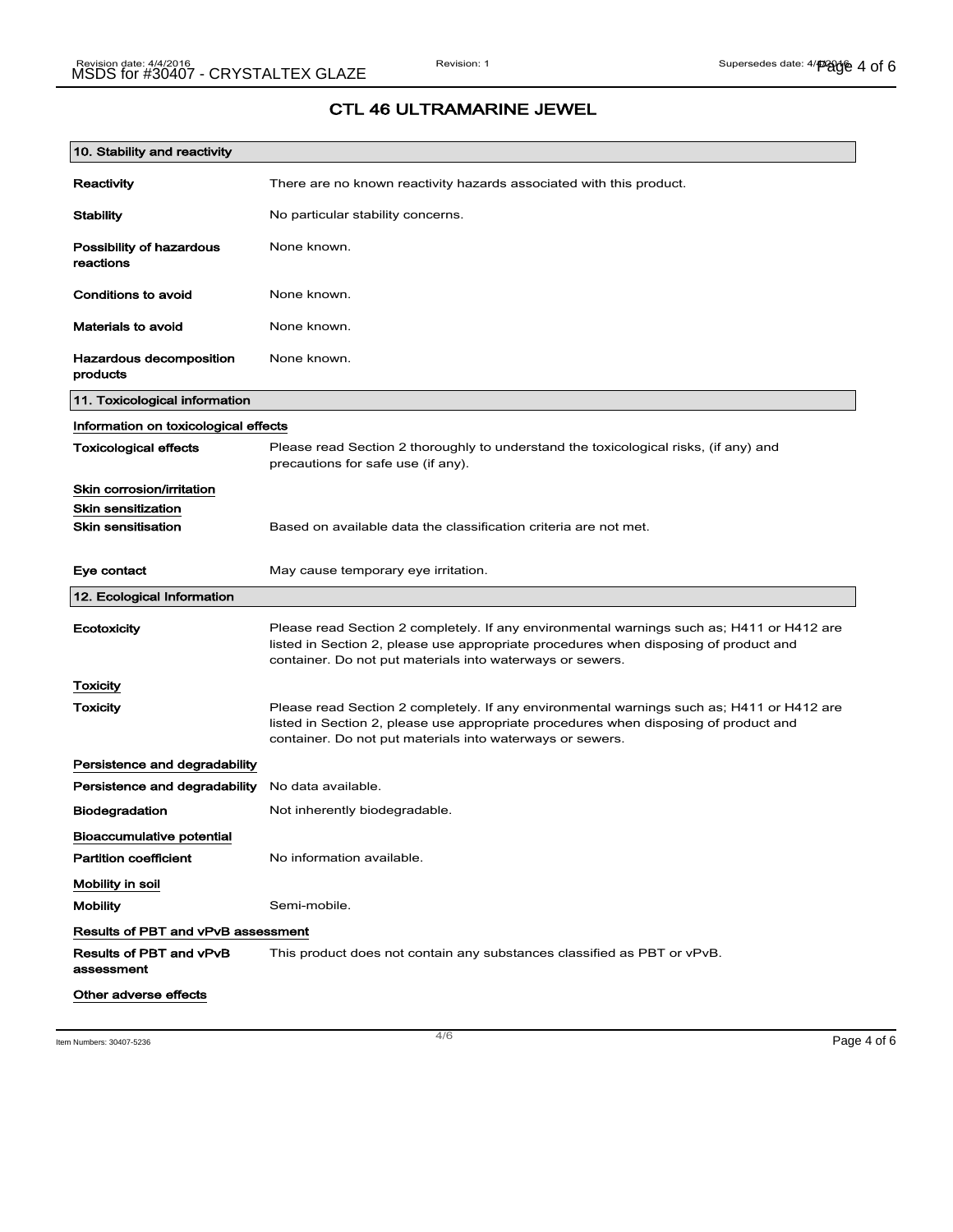# CTL 46 ULTRAMARINE JEWEL

| Other adverse effects                                                                                                                                                                                                                             | None known.                                                                                                                                                                                  |
|---------------------------------------------------------------------------------------------------------------------------------------------------------------------------------------------------------------------------------------------------|----------------------------------------------------------------------------------------------------------------------------------------------------------------------------------------------|
| 13. Disposal considerations                                                                                                                                                                                                                       |                                                                                                                                                                                              |
| Waste treatment methods                                                                                                                                                                                                                           |                                                                                                                                                                                              |
| General information                                                                                                                                                                                                                               | Dispose of waste product or used containers in accordance with local regulations When<br>handling waste, the safety precautions applying to handling of the product should be<br>considered. |
| 14. Transport information                                                                                                                                                                                                                         |                                                                                                                                                                                              |
| General                                                                                                                                                                                                                                           | The product is not covered by international regulations on the transport of dangerous goods<br>(IMDG, IATA, DoT).                                                                            |
| UN Number                                                                                                                                                                                                                                         |                                                                                                                                                                                              |
| Not applicable.                                                                                                                                                                                                                                   |                                                                                                                                                                                              |
| UN proper shipping name                                                                                                                                                                                                                           |                                                                                                                                                                                              |
| Not applicable.                                                                                                                                                                                                                                   |                                                                                                                                                                                              |
| Transport hazard class(es)                                                                                                                                                                                                                        |                                                                                                                                                                                              |
| No transport warning sign required.                                                                                                                                                                                                               |                                                                                                                                                                                              |
| Packing group                                                                                                                                                                                                                                     |                                                                                                                                                                                              |
| Not applicable.                                                                                                                                                                                                                                   |                                                                                                                                                                                              |
| <b>Environmental hazards</b>                                                                                                                                                                                                                      |                                                                                                                                                                                              |
| <b>Environmentally Hazardous Substance</b><br>Please refer to Section 2 for any environmental hazards associated with this product. If H411/H412 warnings are shown then<br>please verify packaging and labeling requirements for larger volumes. |                                                                                                                                                                                              |
| Special precautions for user                                                                                                                                                                                                                      |                                                                                                                                                                                              |
| Not applicable.                                                                                                                                                                                                                                   |                                                                                                                                                                                              |
| <b>Transport in bulk according to</b> Not applicable.<br>Annex II of MARPOL 73/78<br>and the IBC Code                                                                                                                                             |                                                                                                                                                                                              |
| 15. Regulatory information                                                                                                                                                                                                                        |                                                                                                                                                                                              |
| <b>US State Regulations</b>                                                                                                                                                                                                                       |                                                                                                                                                                                              |
| None of the ingredients are listed or exempt.                                                                                                                                                                                                     | California Proposition 65 Carcinogens and Reproductive Toxins                                                                                                                                |
| Inventories<br>Canada - DSL/NDSL<br>All the ingredients are listed or exempt.                                                                                                                                                                     |                                                                                                                                                                                              |
| US - TSCA                                                                                                                                                                                                                                         |                                                                                                                                                                                              |

All the ingredients are listed or exempt.

#### US - TSCA 12(b) Export Notification

All the ingredients are listed or exempt.

#### 16. Other information